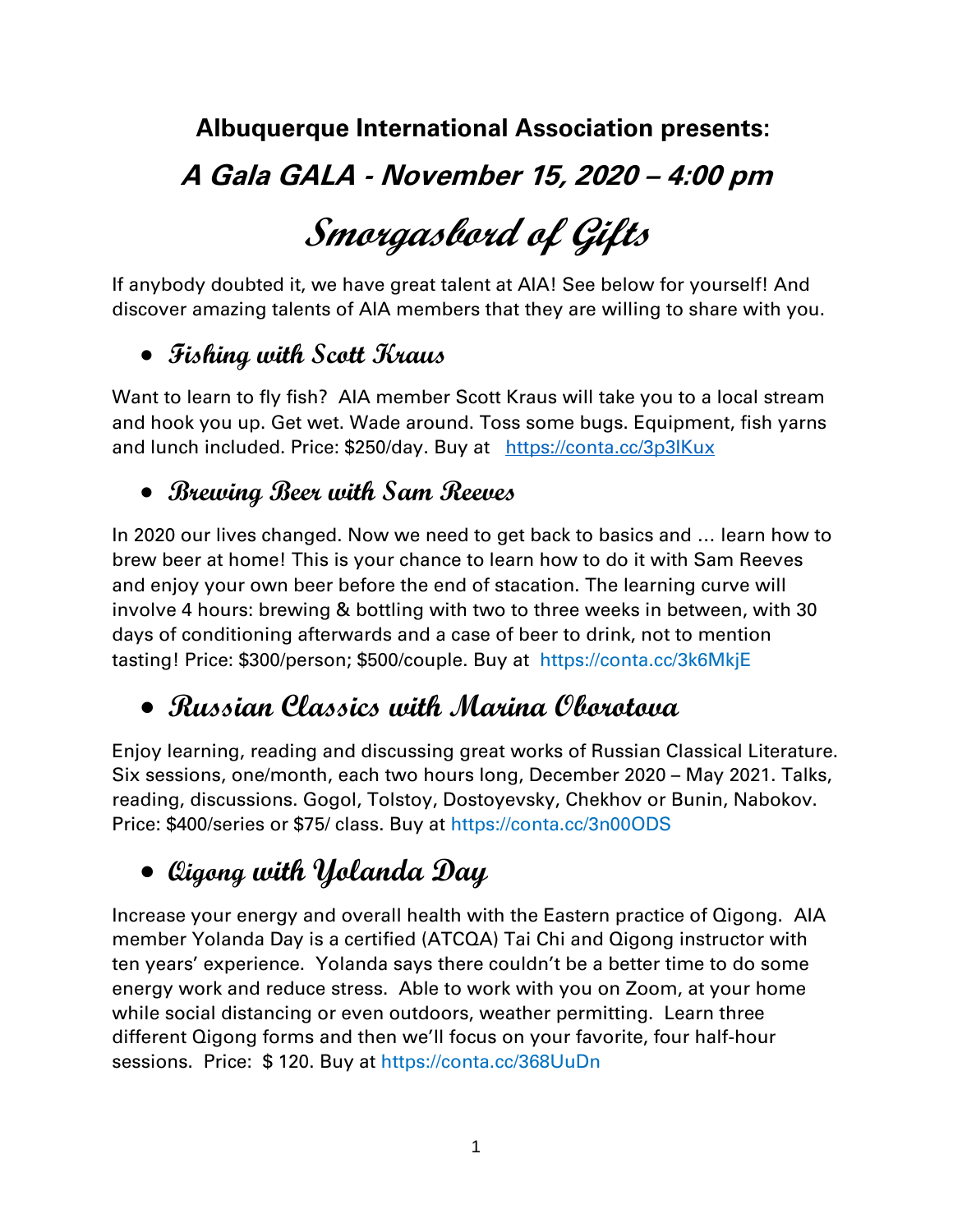#### • **Art Lessons with the NM Art League**

Discover your inner artist—or refine your existing skills! Whether you are a beginning or an experienced artist, the NM Art League has something for you—from representational to abstract, watercolor, oil, acrylic, pastel, colored pencil, you name it! We offer both online and in-person 8-week classes three times a year. Our winter session starts in January. Check it out here: [https://newmexicoartleague.wildapricot.org](https://newmexicoartleague.wildapricot.org/) A \$260.00 gift certificate will enable you to enroll in one 8-week in-studio or online classes anytime during 2021. (And a special thanks to Brigid and Dan Conklin!) Buy at https://conta.cc/3exQyzE

#### • **Bird Watching with Sherri & Chuck Karaian**

New Mexico has wonderful birding and ranks #4 in number of bird species present in the State. Sherri and Chuck Karaian will take up to 2 people on a walk in the Sandia foothills, Embudito Canyon and Elena Gallegos, in search of seasonal birds. Binoculars provided if needed. After the bird walk, they will provide a light brunch. Sherri and Chuck have been birding the world over the past 15 years. They are passionate about sharing their love for birds and nature with others. Price: \$100 for 2. Buy at https://conta.cc/36akazB

#### • **Russian History, 1860-1940 with Richard Robbins**

In the space of eighty years, Russia passed from a period of moderate, hopeful reform, through war and revolution, into a time of violence and terror that swallowed millions. How and why did this happen? In a series of talks and conversations we will explore this question in the hopes of better understanding a great country and, perhaps, our own.

R. Robbins is one of the best US experts on Russian history. Tuesdays, February 2 to March 9, Afternoon or Evening. Price: \$300; Individual sessions \$65. Buy at <https://conta.cc/2JVqvY1>

- **Watching Bollywood Movies with Henryk Sloma.** Price: \$50. Buy at https://conta.cc/2I8ivlN
- **Not Watching Bollywood Movies with Henryk Sloma.**  Minimum bid: \$100 Buy at https://conta.cc/2TXv4Tu
- **Archeological Day Trip to the Salinas Province: On the Edge of the Publo World with Professor Kate Spielman**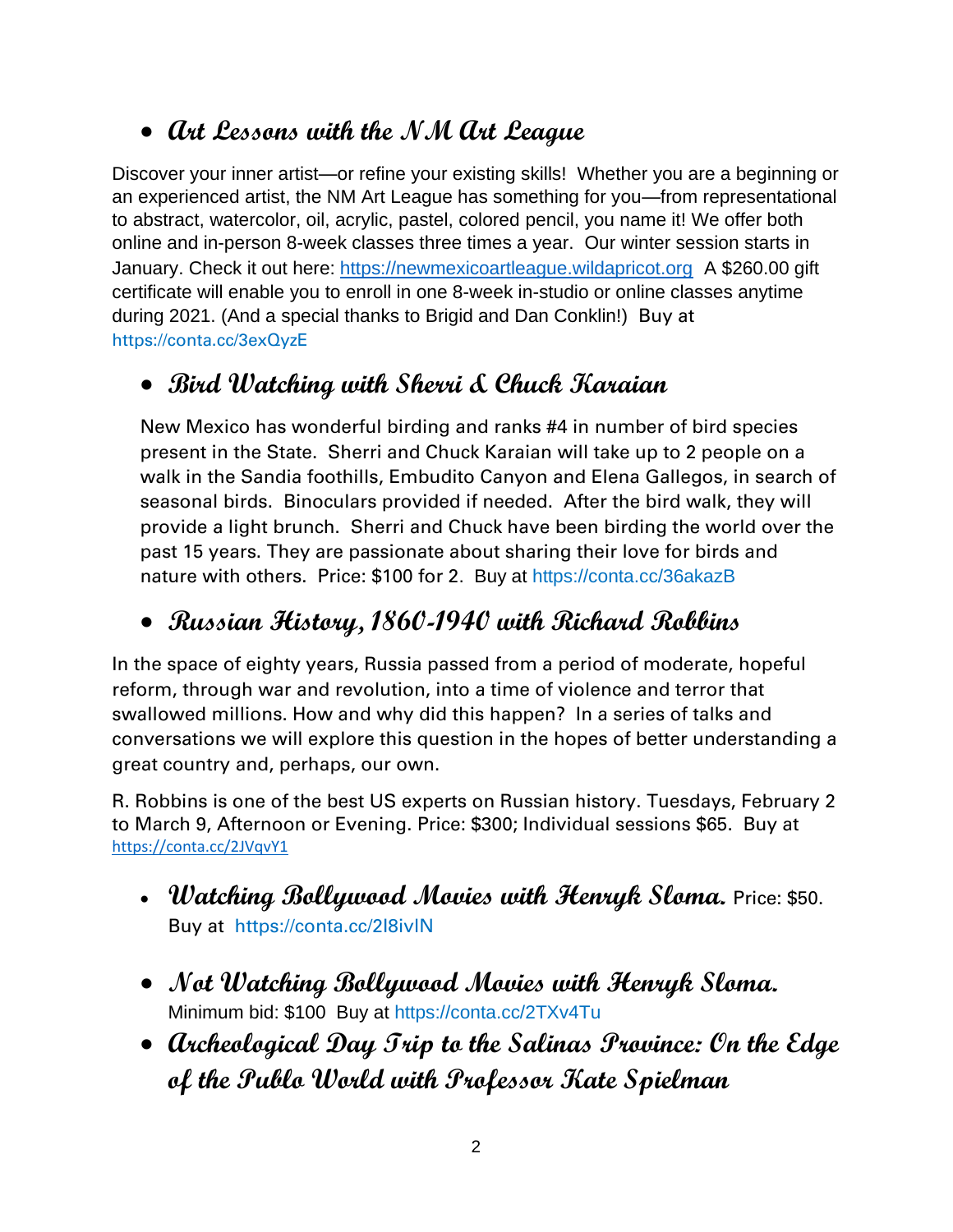Kate Spielmann will lead a one-day guided trip to three of the prehispanic/early historic Pueblo villages in the Salinas Province of central New Mexico. The Salinas Province was a vibrant place of social transformation, interaction with Plains bison hunters, and the establishment of early Spanish missions. The trip will proceed through Chilili and Tajique, Spanish villages founded on the sites of former prehispanic pueblos, with our first stop at Quarai, the site of a spectacularly preserved Spanish mission. After talking about Pueblo responses to Spanish missionization and colonization we will proceed on to Gran Quivira where we will have an all-encompassing view of this eastern Pueblo world. There we will talk about the region's social transformation from Mogollon to Pueblo and about trade with Plains hunter-gatherers. We will return through Abo Pass, with a stop at Abo Pueblo if there is time and interest. Professor Kate Spielmann and her graduate students worked in the Salinas province for two decades employing both archaeological survey and excavation, as well as interviews with local homesteaders, to learn about Pueblo life in this province. Price: **\$100 per person.**  Buy athttps://conta.cc/3pehmds

## • **Lebanese Cooking Lesson with Monika and Robert Ghattas**

Learn to cook Fêti, a delicious and authentic Lebanese casserole, with Monika and Robert Ghattas, who led last year's AIA trip to Lebanon. Fêti is a layered dish consisting of eggplant, garbanzos, tahini, onions, pine nuts, and pomegranate seeds. It is served lukewarm and can be made either vegetarian or served with minced lamb. The Ghattases will discuss several ways to prepare it. This cooking lesson can be conducted on Zoom or in person, once it is again safe to do so. Cost: \$100.**Buy at:** <https://conta.cc/32A0WlW>

#### • **Cross-country skiing with Marina Oborotova**

In his youth, Marina's father was a cross country skiing champion. Marina has been cross country skiing "under duress" since before she remembers herself, and of course hated it! But the expected result is that she knows how to do it. Enjoy a cross country skiing class with Marina when the snow arrives. Price: \$250. Buy at https://conta.cc/3ey0Kbp

#### • **"Paris, je t'aime". Private French lessons with Karin Frings**

3 hours of customized, private French lessons on Zoom. Whether you would like to get a first taste of this beautiful language or discuss literature or learn to pronounce the items on a menu, you will be pleased with the challenge! Karin Frings has been teaching French in Albuquerque for over 20 years and is active with Alliance Française d'Albuquerque. Price: \$120. Buy at https://conta.cc/2I1Ui0N